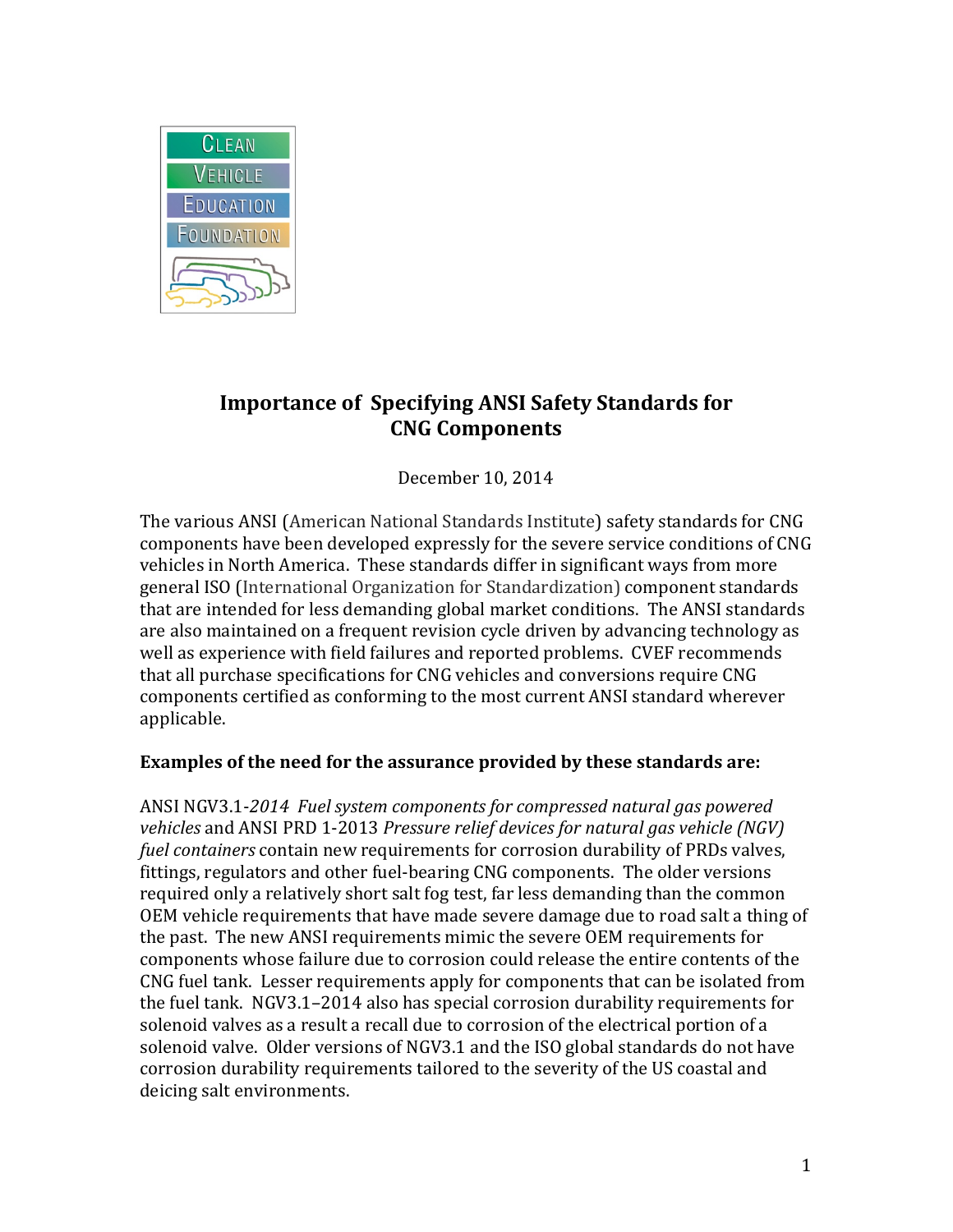NGV3.1-2014 also now includes requirements for hoses that are based on vehicle service conditions.

ANSI NGV2-2007 *Compressed Natural Gas Vehicle Fuel Containers* has been strengthened through several revisions since the original 1992 edition and remains the most comprehensive standard for CNG cylinders. It contains controls against chemical attack and chloride stress corrosion cracking that are omitted from the ISO 11439 global standard and NGV2 is also far more comprehensive than the US Federal Motor Vehicle Safety Standard FMVSS 304 *Compressed Natural Gas Fuel Container Integrity*. FMVSS 304 has not been updated to address susceptibility to battery acid and drop impacts. NGV2 was updated in 1998 as a result of several cylinder ruptures in service that resulted from either acid exposure or impact. Certification to FMVSS 304 is the legal requirement for all US CNG cylinders but it is not a wholly adequate safety standard at this time. A number of importers and manufacturers are now supplying cylinders into the US market that are labeled as only conforming to FMVSS 304. CVEF recommends that all purchase specifications for CNG cylinders also require certification and labeling in accordance with the latest edition of NGV2. CVEF is encouraging the National Highway Transportation Safety Administration to update FMVSS 304 but at this time NGV2 is a necessary safety requirement.

The current editions on the ANSI standard should always be used. These standards do not have an explicit effectivity date for new editions and customers must therefore always specify the standard and the revision. The NGV2 and NGV1 (American National Standard/ CSA Standard for Compressed Natural Gas Vehicle (NGV) Fueling Connection Devices) revisions now in development will include corrosion tests similar to those that are in PRD1 and NGV3.1.

ISO and older ANSI component standards also used some contradictory pressure rating terms for valves and fittings that were different from the term used for cylinders. CVEF has received multiple reports of components certified to the ISO standards for use on 3,000-psi (200 bar) systems being misapplied to our higher pressure (3,600 psi) systems. Specifying the current ANSI standards eliminates this potential inadequacy because harmonized pressure rating terms are now used for all ANSI standards.

ANSI standards for CNG vehicle system components can be purchased at:

www. [http://webstore.ansi.org](http://webstore.ansi.org/) or <http://shop.csa.ca/en/canada/page/home>

If you have questions about this bulletin contact John Dimmick at [JDimmick@cleanvehicle.org](mailto:JDimmick@cleanvehicle.org)

The Clean Vehicle Education Foundation makes great effort to provide secure, accurate and complete information. However, portions of the information contained in this document may be incorrect or not current. Any errors or omissions should be reported to dbhorne@cleanvehicle.org for investigation. The